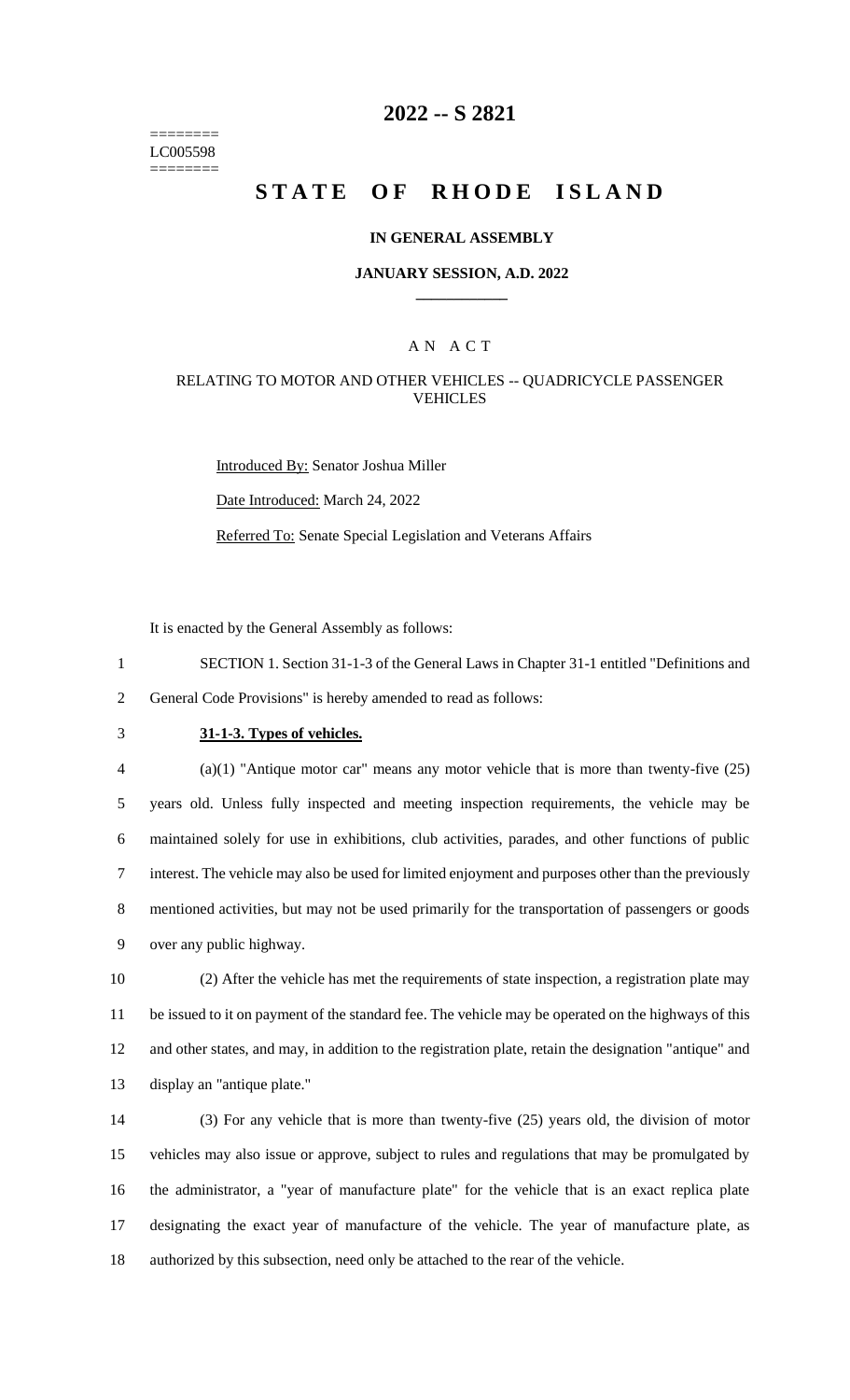(b)(1) "Antique motorcycle" means any motorcycle that is more than twenty-five (25) years old. Unless fully inspected and meeting inspection requirements, the vehicle shall be maintained solely for use in exhibitions, club activities, parades, and other functions of public interest. The vehicle may also be used for limited enjoyment and purposes other than the previously mentioned activities, but may not be used primarily for the transportation of passengers or goods over any public highway; and

 (2) After the vehicle has met the requirements of state inspection, a registration plate may be issued to it, on payment of the standard fee, and the vehicle may be operated on the highways of this and other states, and may, in addition to the registration plate, retain the designation "antique" and display an "antique plate."

 (c) "Authorized emergency vehicle" means vehicles of the fire department (fire patrol); police vehicles; vehicles of the department of corrections while in the performance of official duties; vehicles used by the state bomb squad within the office of state fire marshal; vehicles of municipal departments or public service corporations designated or authorized by the administrator as ambulances and emergency vehicles; and privately owned motor vehicles of volunteer firefighters or privately owned motor vehicles of volunteer ambulance drivers or attendants, as authorized by the department chief or commander and permitted by the Rhode Island Association of Fire Chiefs and Rhode Island Association of Police Chiefs Joint Committee for Volunteer Warning Light Permits.

 (d) "Automobile" means, for registration purposes, every motor vehicle carrying passengers other than for hire.

 (e) "Bicycle" means every vehicle having two (2) tandem wheels, except scooters and similar devices, propelled exclusively by human power, and upon which a person may ride.

 (f) "Camping recreational vehicle" means a vehicular type camping unit, certified by the manufacturer as complying with ANSI A119.2 Standards, designed primarily as temporary living quarters for recreation that has either its own motor power or is mounted on, or towed by, another vehicle. The basic units are tent trailers, fifth-wheel trailers, motorized campers, travel trailers, and pick-up campers.

 (g) "Electric motorized bicycle" means a motorized bicycle that may be propelled by human power or electric motor power, or by both, with an electric motor rated not more than two (2) (S.A.E.) horsepower, that is capable of a maximum speed of not more than twenty-five (25) miles per hour.

 (h) "Electric personal assistive mobility device" ("EPAMD") is a self-balancing, non-tandem two-wheeled (2) device, designed to transport only one person, with an electric propulsion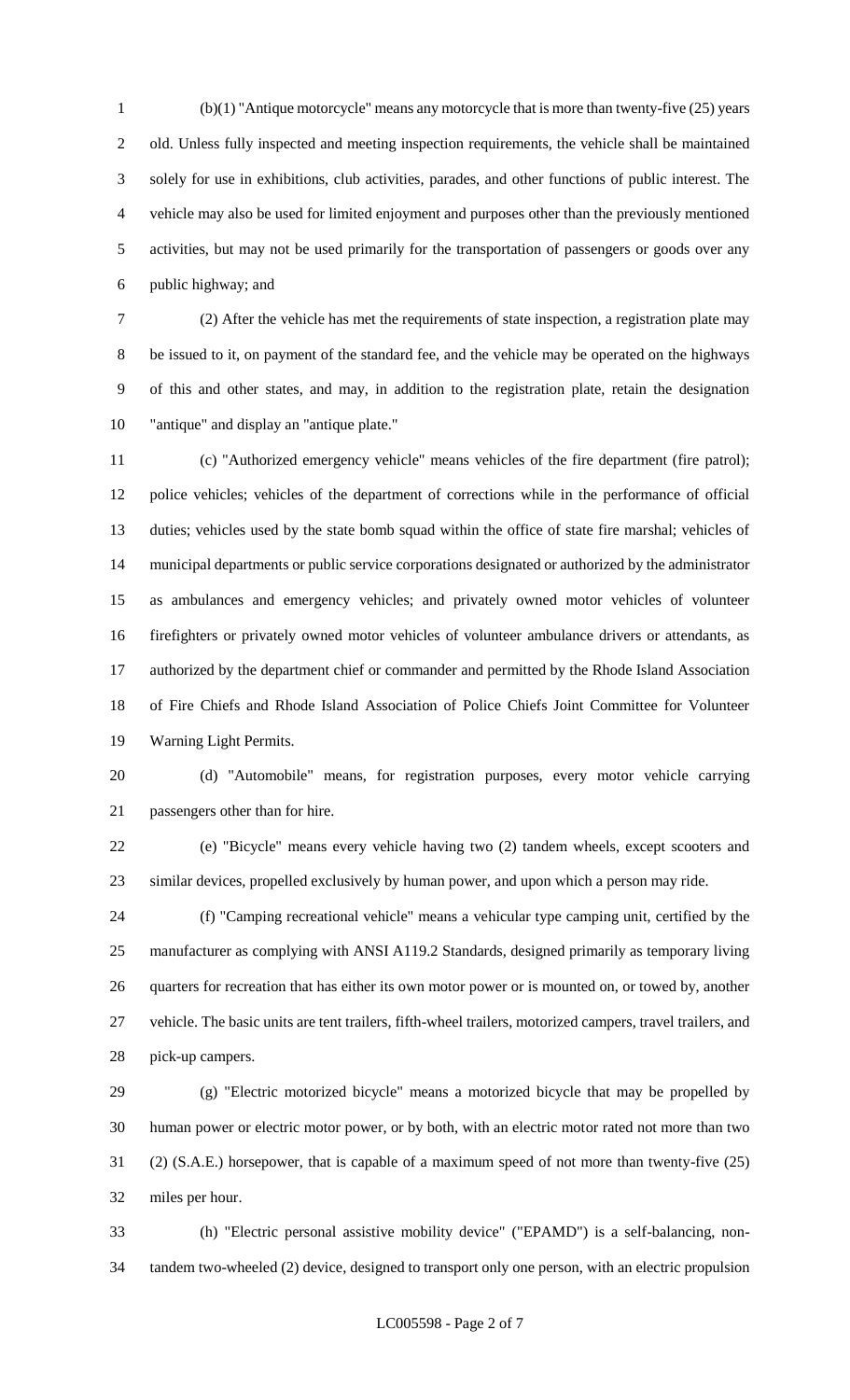system that limits the maximum speed of the device to fifteen (15) miles per hour.

 (i) "Fifth-wheel trailer": A towable recreational vehicle, not exceeding four hundred (400) square feet in area, designed to be towed by a motorized vehicle that contains a towing mechanism that is mounted above or forward of the tow vehicle's rear axle and that is eligible to be registered for highway use.

 (j) "Hearse" means every motor vehicle used for transporting human corpses. A hearse shall be considered an automobile for registration purposes.

 (k) "Jitney or bus" means: (1) A "public bus" that includes every motor vehicle, trailer, semi-trailer, tractor trailer, or tractor trailer combination, used for the transportation of passengers for hire, and operated wholly or in part upon any street or highway as a means of transportation similar to that afforded by a street railway company, by indiscriminately receiving or discharging passengers, or running on a regular route or over any portion of one, or between fixed termini; or (2) A "private bus" that includes every motor vehicle other than a public bus or passenger van designed for carrying more than ten (10) passengers and used for the transportation of persons, and every motor vehicle other than a taxicab designed and used for the transportation of persons for compensation.

 (l) "Motorcycle" means only those motor vehicles having not more than three (3) wheels in contact with the ground and a saddle on which the driver sits astride, except bicycles with helper motors as defined in subsection (n) of this section.

 (m) "Motor-driven cycle" means every motorcycle, including every motor scooter, with a motor of no greater than five (5) horsepower, except bicycles with helper motors as defined in subsection (n) of this section.

 (n) "Motorized bicycles" means two-wheel (2) vehicles that may be propelled by human power or helper power, or by both, with a motor rated not more than four and nine-tenths (4.9) horsepower and not greater than fifty (50) cubic centimeters, that are capable of a maximum speed of not more than thirty (30) miles per hour.

 (o) "Motorized camper": A camping recreational vehicle, built on, or permanently attached to, a self-propelled motor vehicle chassis cab or van that is an integral part of the completed vehicle.

 (p) "Motorized tricycles" means tricycles that may be propelled by human power or helper motor, or by both, with a motor rated no more than 1.5 brake horsepower that is capable of a maximum speed of not more than thirty (30) miles per hour.

 (q) "Motorized wheelchair" means any self-propelled vehicle, designed for, and used by, a person with a disability that is incapable of speed in excess of eight (8) miles per hour.

(r) "Motor scooter" means a motor-driven cycle with a motor rated not more than four and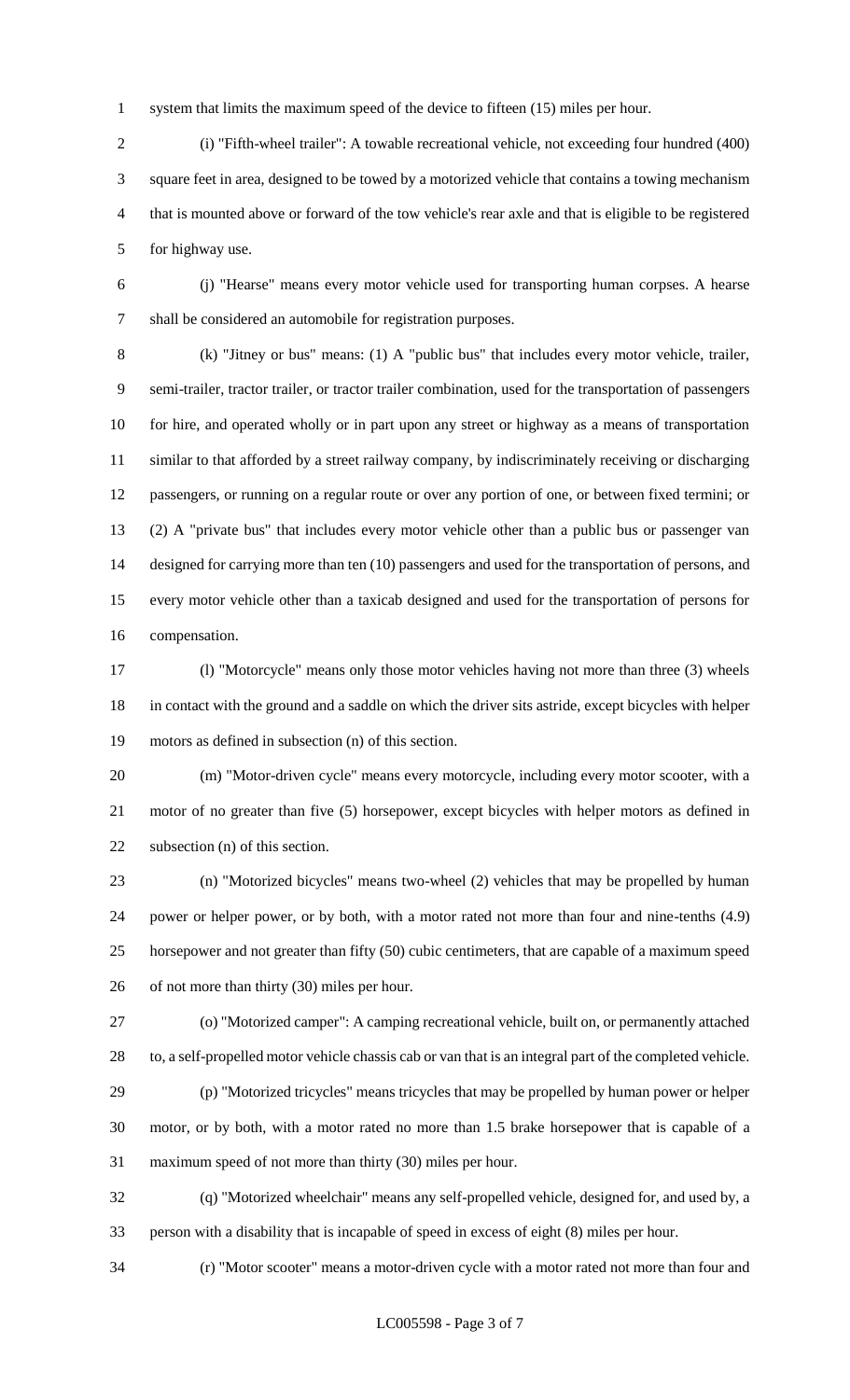1 nine-tenths (4.9) horsepower and not greater than fifty (50) cubic centimeters that is capable of a maximum speed of not more than thirty (30) miles per hour.

 (s) "Motor vehicle" means every vehicle that is self-propelled or propelled by electric power obtained from overhead trolley wires, but not operated upon rails, except vehicles moved exclusively by human power, an EPAMD and electric motorized bicycles as defined in subsection (g) of this section, and motorized wheelchairs.

 (t) "Motor vehicle for hire" means every motor vehicle other than jitneys, public buses, hearses, and motor vehicles used chiefly in connection with the conduct of funerals, to transport persons for compensation in any form, or motor vehicles rented for transporting persons either with or without furnishing an operator.

 (u) "Natural gas vehicle" means a vehicle operated by an engine fueled primarily by natural gas.

 (v) "Park trailer": A camping recreational vehicle that is eligible to be registered for highway use and meets the following criteria: (1) Built on a single chassis mounted on wheels; and (2) Certified by the manufacturer as complying with ANSI A119.5.

 (w) "Passenger van" means every motor vehicle capable of carrying ten (10) to fourteen (14) passengers plus an operator and used for personal use or on a not-for-hire basis. Passenger vans may be used for vanpools, transporting passengers to and from work locations, provided that the operator receives no remuneration other than free use of the vehicle.

 (x) "Pedal carriage" (also known as "quadricycles") means a nonmotorized bicycle with four (4) or more wheels operated by one or more persons for the purpose of, or capable of, transporting additional passengers in seats or on a platform made a part of or otherwise attached to the pedal carriage. The term shall not include a bicycle with trainer or beginner wheels affixed to it, nor shall it include a wheelchair or other vehicle with the purpose of operation by or for the transportation of a person with a disability, nor shall it include a tricycle built for a child or an adult with a seat for only one operator and no passenger.

 (y) "Pick-up camper": A camping recreational vehicle consisting of a roof, floor, and sides designed to be loaded onto and unloaded from the back of a pick-up truck.

 (z) "Quadricycles passenger vehicle" means a four-wheeled vehicle propelled by operator and passengers pedaling with support, as needed from a battery powered engine. It may not carry more than sixteen (16) passengers and an operator. The motor is used exclusively to propel the bicycle, and shall not be capable of providing assistance when the bicycle reaches a speed of twenty (20) miles per hour. Its dimensions shall not exceed one hundred and five-tenths inches (100.5") in height ninety-four inches (94") in width, or two hundred sixteen inches (216") in length. Cities and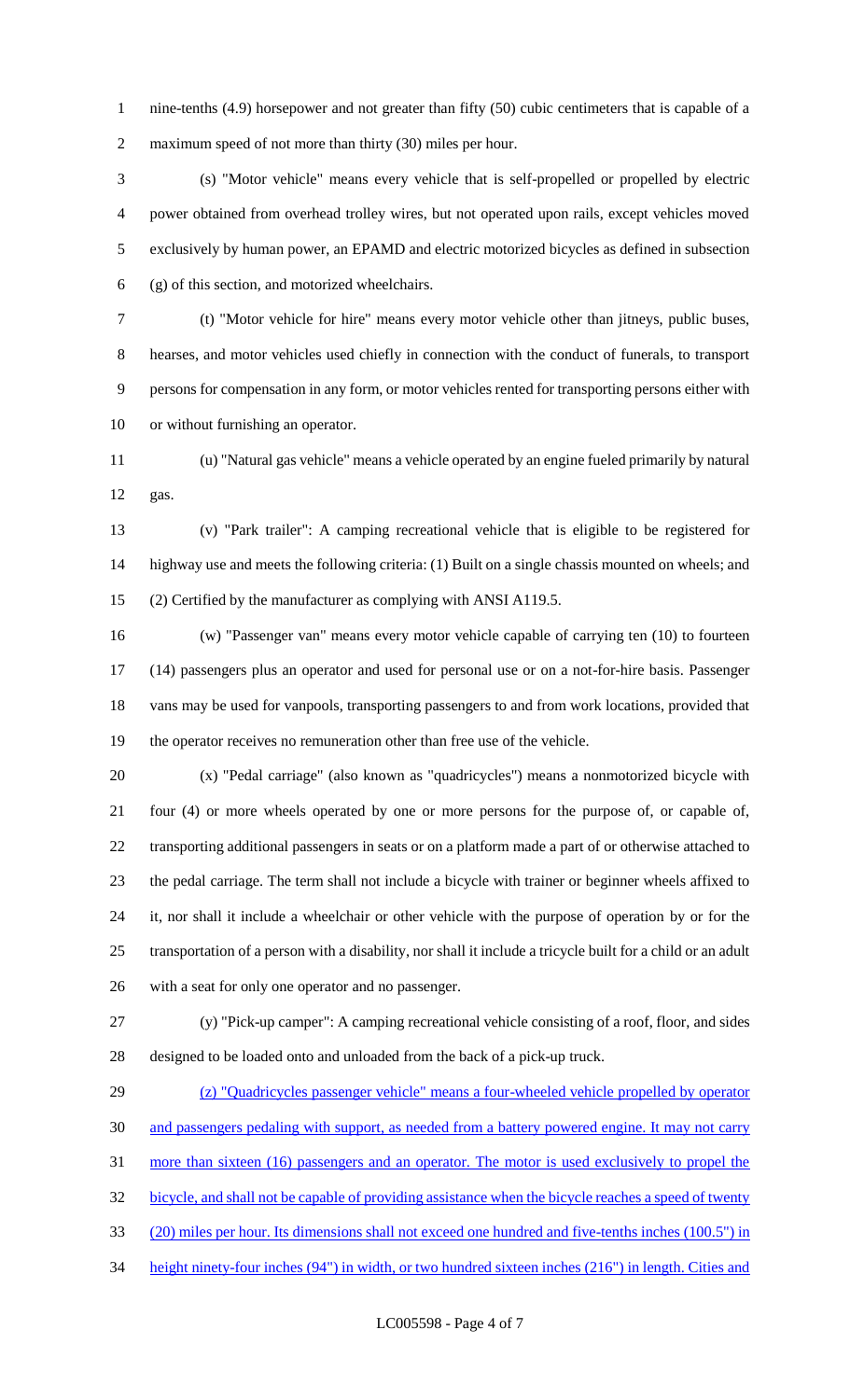towns that enact resolutions to allow these vehicles may permit their use on all roads on which

bicycle use is allowed; provided, however, that use of these vehicles shall be further subject to

approval by the local police chief.

 $\frac{1}{2}$  (z)(aa) "Rickshaw" (also known as "pedi cab") means a nonmotorized bicycle with three (3) wheels operated by one person for the purpose of, or capable of, transporting additional passengers in seats or on a platform made a part of, or otherwise attached to, the rickshaw. This definition shall not include a bicycle built for two (2) where the operators are seated one behind the other, nor shall it include the operation of a bicycle with trainer or beginner wheels affixed thereto, nor shall it include a wheelchair or other vehicle with the purpose of operation by or for the transportation of a person with a disability.

11 (aa)(bb) "School bus" means every motor vehicle owned by a public or governmental agency, when operated for the transportation of children to or from school; or privately owned, when operated for compensation for the transportation of children to or from school.

 (bb)(cc) "Suburban vehicle" means every motor vehicle with a convertible or interchangeable body or with removable seats, usable for both passenger and delivery purposes, and including motor vehicles commonly known as station or depot wagons or any vehicle into which access can be gained through the rear by means of a hatch or trunk and where the rear seats can be folded down to permit the carrying of articles as well as passengers.

19  $\left(\frac{ce}{dd}\right)$  "Tent trailer": A towable recreational vehicle that is mounted on wheels and constructed with collapsible partial side walls that fold for towing by another vehicle and unfold for use and that is eligible to be registered for highway use.

22 (dd)(ee) "Trackless trolley coach" means every motor vehicle that is propelled by electric power obtained from overhead trolley wires, but not operated on rails.

24 (ee)(ff) "Travel trailer": A towable recreational vehicle, not exceeding three hundred twenty square feet (320 sq. ft.) in area, designed to be towed by a motorized vehicle containing a towing mechanism that is mounted behind the tow vehicle's bumper and that is eligible to be registered for highway use.

28  $(ff)(gg)$  "Vehicle" means every device in, upon, or by which any person or property is or may be transported or drawn upon a highway, except devices used exclusively upon stationary rails or tracks.

 SECTION 2. Chapter 31-3 of the General Laws entitled "Registration of Vehicles" is hereby amended by adding thereto the following section:

**31-3-31.4. Quadricycle passenger vehicles permitted.** 

(a) Cities and towns may enact an ordinance that regulates quadricycles, as defined in §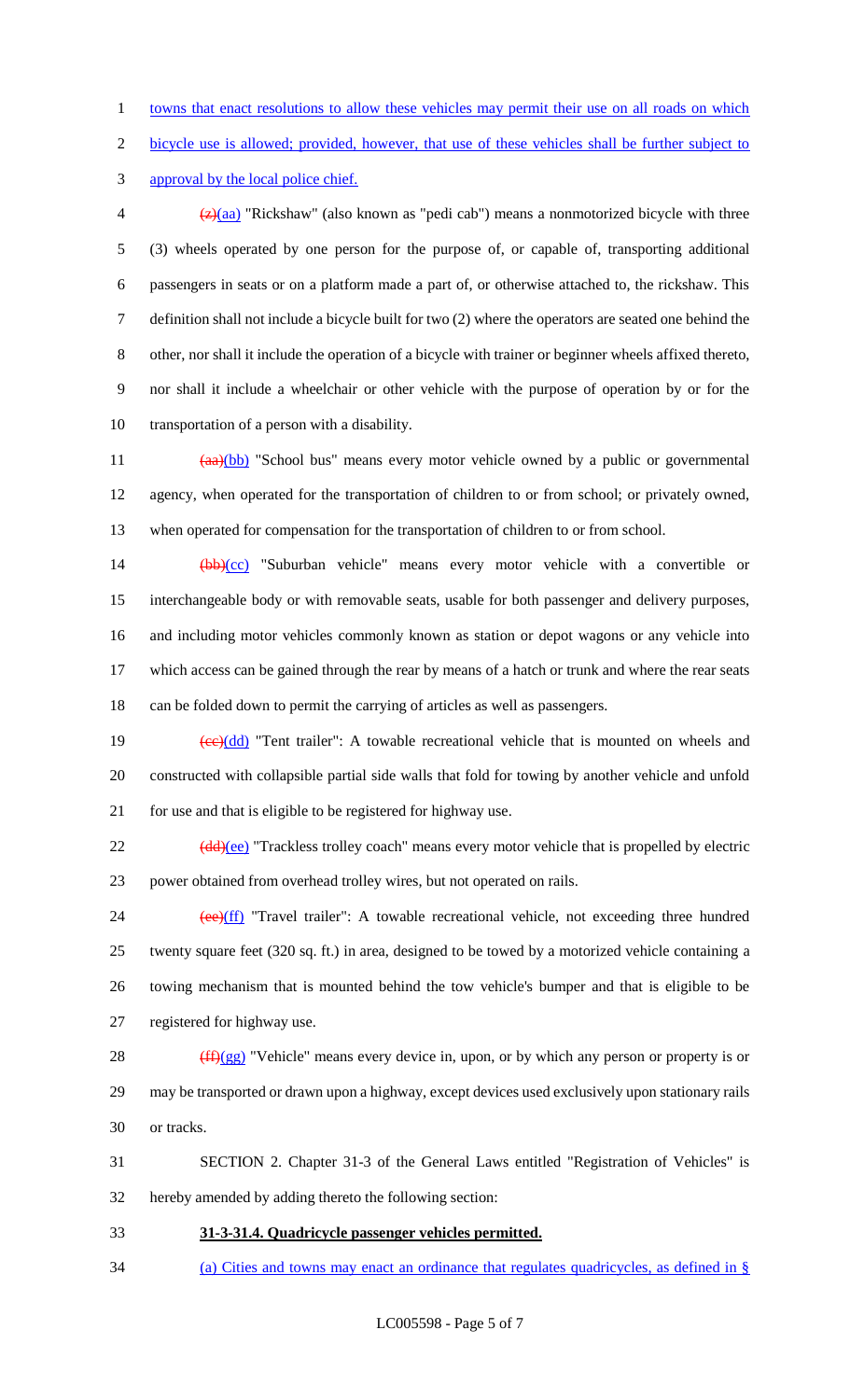- 1 31-1-3, and permit their use on all roads where bicycle use is permitted, and with a posted speed
- 2 limit of thirty (30) miles per hour or under; provided, however, that the use of these vehicles shall
- 3 be further subject to approval by the local police chief. Cities and towns approving the use of
- 4 quadricycles shall issue a permit which is required to be carried in the vehicle at all times, and shall
- 5 be valid only in the city or town issuing such permit.
- 6 (b) All operators of quadricycles shall hold a chauffeurs' license; provided, however, that
- 7 the operator of any quadricycles designed to transport sixteen (16) or more passengers, including
- 8 the driver, shall hold a commercial driver's license with a passenger endorsement.
- 9 (c) All owners and operators of quadricycles shall carry a minimum liability insurance
- 10 policy of one million dollars (\$1,000,000) on those vehicles.
- 11 (d) No operator, owner, nor vendor shall sell or permit the sale or use of alcohol on or from
- 12 their quadricycle.
- 13 (e) Quadricycles, as defined in § 31-1-3, shall not be required to be registered by the
- 14 division of motor vehicles under this chapter.
- 15 SECTION 3. This act shall take effect upon passage.

======== LC005598 ========